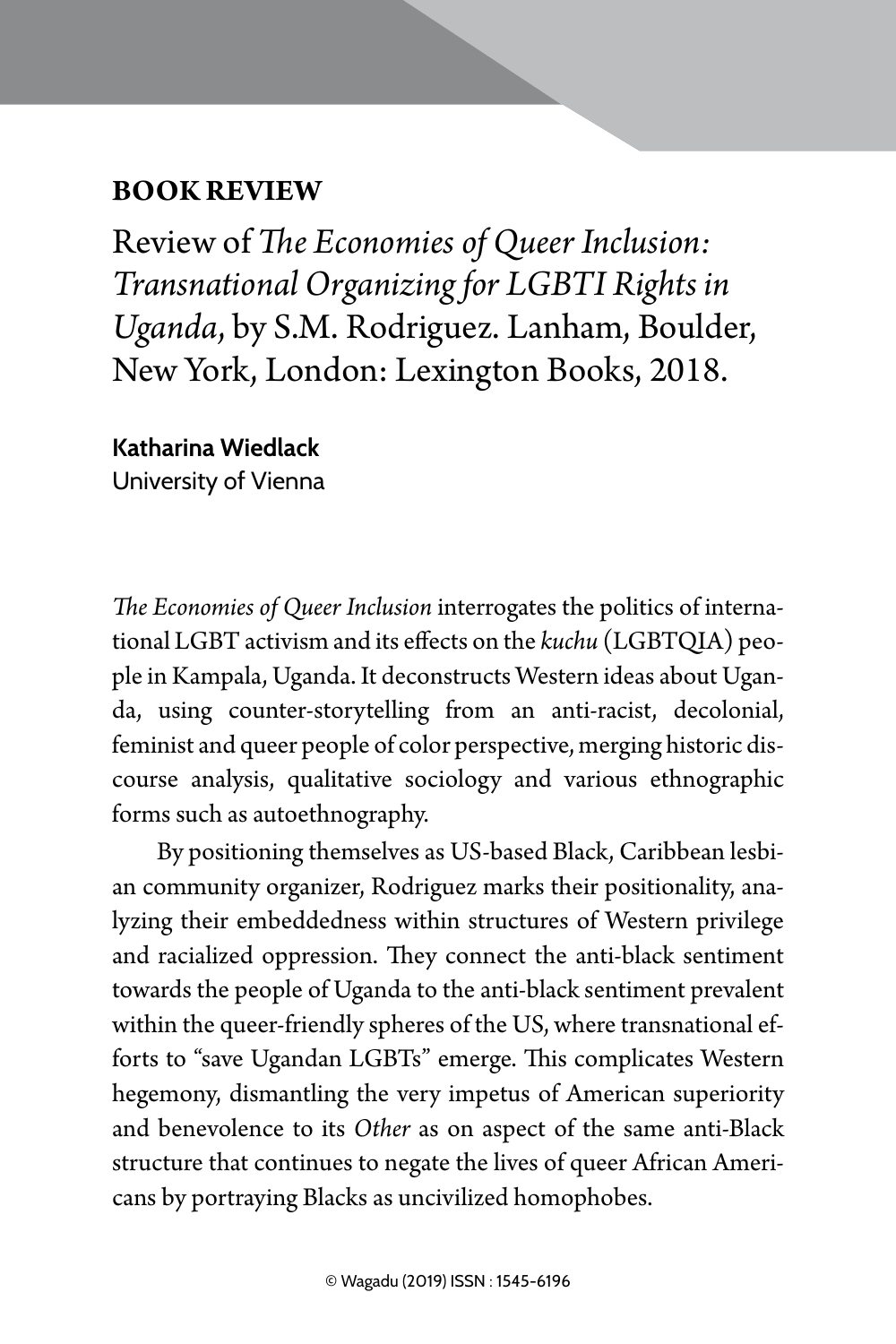## 156 | Katharina Wiedlack

The book opens with the Western outcry about the proposal of Uganda's Anti-Homosexuality Bill (AHB) in 2009. Based on factual errors and cultural stereotypes, Western media presented it simultaneously as a new phenomenon and as a result of an African-innate homophobia. American sentiments, according to Rodriguez were already inscribed in the legislation itself, as part of the colonial legacies such as the British penal code and Western conceptualizations of citizenship as well as being a reaction to American exceptionalism.

Pointing to the colonial and postcolonial anti-imperialist legacies, Rodriguez further dismantles Western ideas about African homophobia by understanding homophobic nationalism and homonationalism as reciprocal processes that both rely on racialization processes intended to strengthen their respective nations. While anti-blackness motivates American homonationalism, Ugandan nationalism uses homophobia to further anti-Western discourses.

Both nationalisms follow Western concepts of gendered, sexualized and racialized citizenship and the nation, distributed through colonialism (including the British anti-sodomy legislation) and its aftermath. Uganda continues the colonial project of sexual restraint, scapegoating homosexuality in order to remove the image of black licentiousness, Rodriguez argues. It is part of a sexual citizenship project that supports state control over its citizens and simultaneously creates the illusion of national cohesion by propagating a collective fear of homosexuality.

Analyzing the history of homophobic nationalism within parliamentary records from the 1990s onwards, Rodriguez deconstructs the common idea that evangelical internationalism spearheaded by US actors introduced homophobia to Uganda. They argue that the historic anti-sodomy legislation, as well as the AHB, resulted from an interplay of nationalism with postcolonial anxieties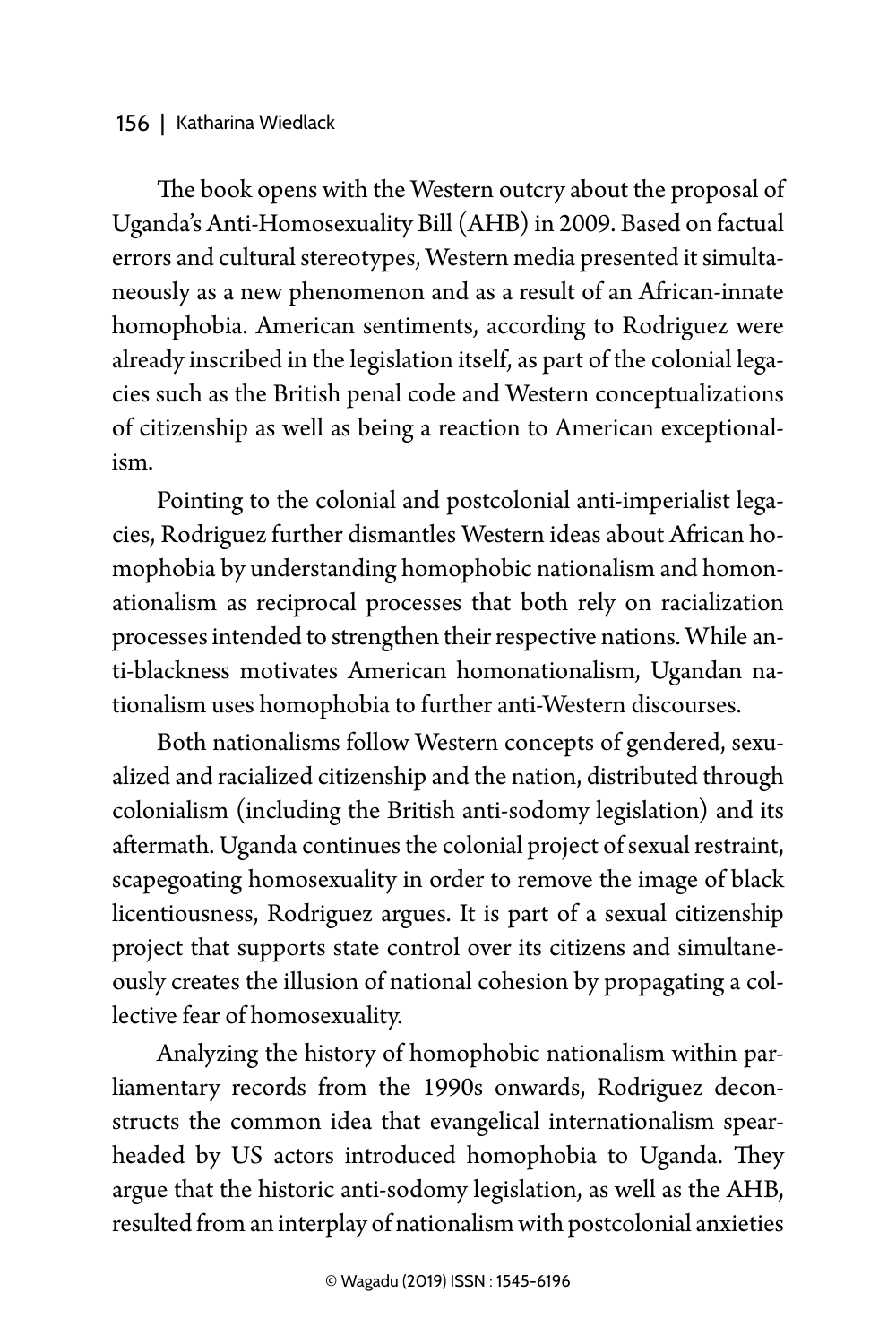and as reaction to developments in the West such as the HIV/AIDS crisis in the 1990s and its aftermaths as well as the introduction of gay marriage in the 2000s.

Analyzing the effects of transnational support for the development of the local *kuchu* communities, Rodriguez highlights that the Western visibility- and identity-based efforts created unwanted attention that led to heightened violence. Moreover, Western allies created celebrity victims among the *kuchus*, and a hierarchy among the oppressed. Importantly, Rodriguzes shows the myopia of allied efforts such as the 'evacuation' campaigns. Such projects diverted funds from more sustainable and *kuchu*-led ideas, furthered unwanted visibility to vulnerable people, and incited a nationalist backlash. Additionally, they were based on unrealistic ideas about the US and other Western countries, which were not welcoming to most Africans, even before the current actual *de jure* travel bans. Moreover, *kuchus*' pleas for asylum were often denied, because they could not 'prove' the queer sexuality or gender along the white, Western norms of queerness.

Rodriguez argues that the presence of foreign governments and transnational NGOs in Uganda increased nationalist fears of neo-imperialism. The economic support for local NGOs did not only create a bureaucratic machinery that diverted the energies and capacities from community work to its own sustaining but also created a hierarchy among the community members. These dynamics produced a regime, which in turn became the scapegoat for homophobic nationalism. Most importantly, their goal of liberalized rights did not benefit the majority of *kuchus*. Considering their economic situation, Rodriguez argues that instead of redirecting the movement toward liberalized, rights-based work, transnational support should supply the community with poverty relief that the *kuchu* movement needs and demands.